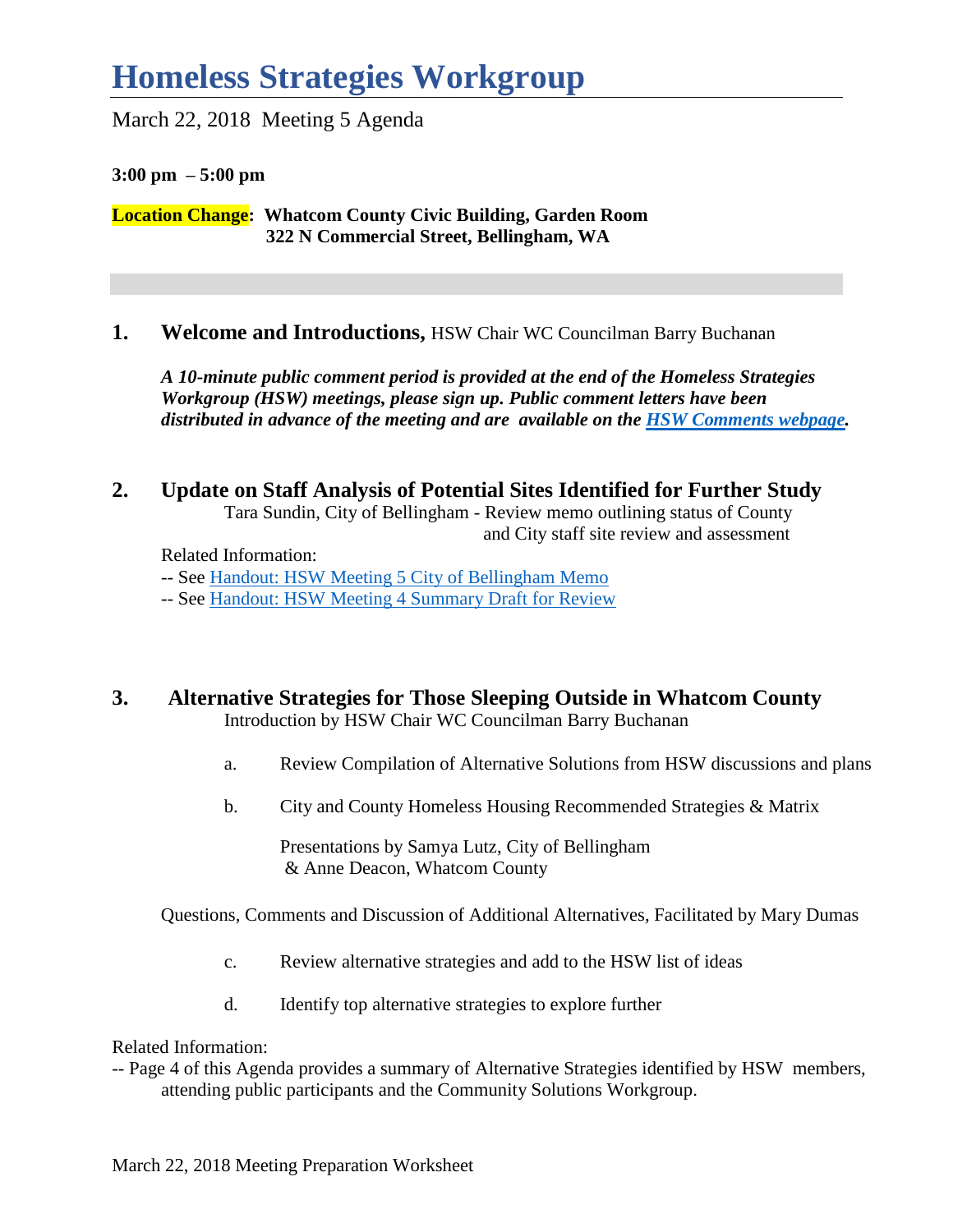## **Homeless Strategies Workgroup**

#### March 22, 2018 Meeting 5 Agenda

- -- See [HSW Meeting Information webpage for March 22](http://www.co.whatcom.wa.us/2748/Homeless-Strategies-Workgroup-Meeting-In) Meeting 5: Handout with Matrix
- -- See [HSW Meeting Information webpage for February 22](http://www.co.whatcom.wa.us/2748/Homeless-Strategies-Workgroup-Meeting-In) Meeting 4: Handout with Matrix
- -- See [HSW Meeting Information webpage for December 19, 2017 Meeting 2: Handout 2](http://www.co.whatcom.wa.us/2748/Homeless-Strategies-Workgroup-Meeting-In) HomesNow Letter to City of Bellingham

### **4. Prepare for Meeting #6**

a. Workgroup Recommendations on 1-2 additional strategies and next steps.

#### **5.** Public Comment, Facilitated by Mary Dumas

*Time will be divided equally among speakers with 3 minutes minimum per person.* 

Written input can also be submitted. Use index cards. Give to staff or tape onto the Impacts & Effort Matrix of ideas.

*Thank you for helping to end homelessness in Whatcom County*.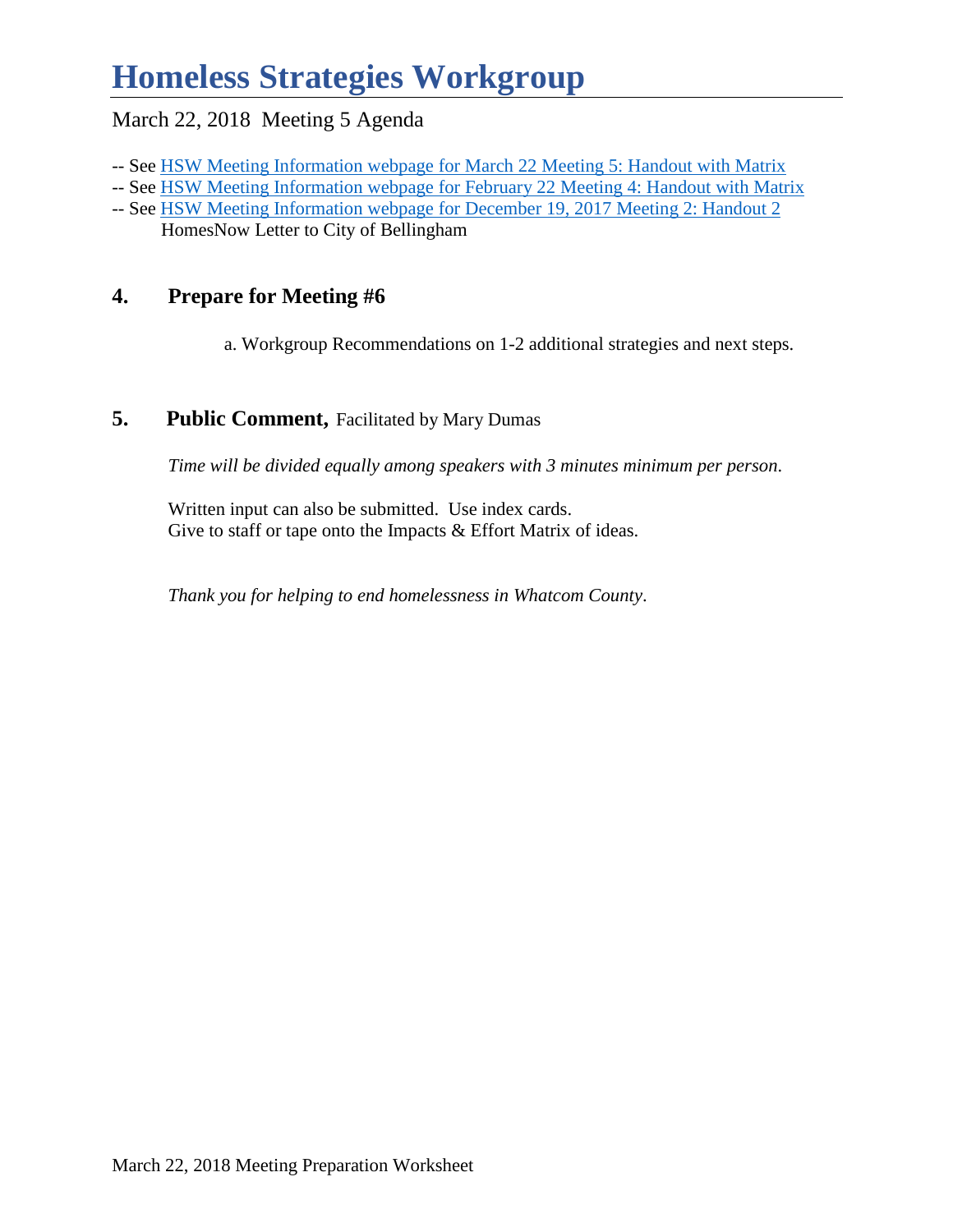### March 22, 2018 Meeting 5 Agenda

**Alternative Solutions** for those sleeping outside in Whatcom County will be identified as part of the HSW's work. Suggestions below were identified during HSW Meetings 1 & 2. Ideas will be added to this list at HSW meetings and discussed in Meetings 4 and 5.

- Tiny Homes.
- Establish a permitted camping area.
- Shower facility with 24 hour access for those who work shifts.
- Bathroom facilities with 24 hour access for those who work shifts.
- Lockers for storages of valuables with 24 hour access.
- Laundry facilities.

Other strategies proposed by groups working with the Community Solutions Workgroup: Continuum of Housing Options include the ideas listed below\*.

**Inventory Improvements**: Acquire, preserve and improve existing affordable apartment blocks in the city (purchase units in gentrifying areas); Construction of new units; Change zoning to support more diversity of housing products in the market; Create new staff position with levy funds to leverage resources, funding and development deals more strategically and proactively; utilize innovative new funding models which are already being implemented elsewhere to build new housing; Create rental rehab program that makes funding available to landlords who rent to low-income tenants for upgrades required to pass inspections.

**Cultural:** Create an insurance or damage mitigation fund to minimize the risks to landlords renting to tenants with no/poor rental history; Housing equity audit by neighborhood; Increase programs that enable and empower tenants receiving subsidized housing to transition out and become integrated within the community.

**Collaboration:** Regular check-ins between local funders and service providers to adapt to changing needs and trends.

**Services:** Access and provide more funding for expanded case managers/ landlord liaisons; General transportation services (study options and decide if appropriate to integrate into other strategies or keep as standalone strategy; Expand mobile health services; Develop a community liaison or trained peer health worker to help keep people in housing and integrate with the broader community (with support from Opportunity Council, Whatcom Alliance for Healthcare Access, PeaceHealth & NWACH); Coordinate among services and programs to promote social inclusion and community building; Light-touch case management services available for those with lower vulnerability scores to get them housed quickly; Assess existing workforce development programs, and cultivate relationships with employers and/or develop linkages among programs to better serve homeless and formerly homeless, if necessary; Community-wide training about how to connect with and include homeless population.

\* Se[e HSW Meeting Information webpage for February](http://www.co.whatcom.wa.us/2748/Homeless-Strategies-Workgroup-Meeting-In) 22 Meeting 4: Handout which dresents this list in a Matrix of options with timeframe estimates, organizational leads and status.